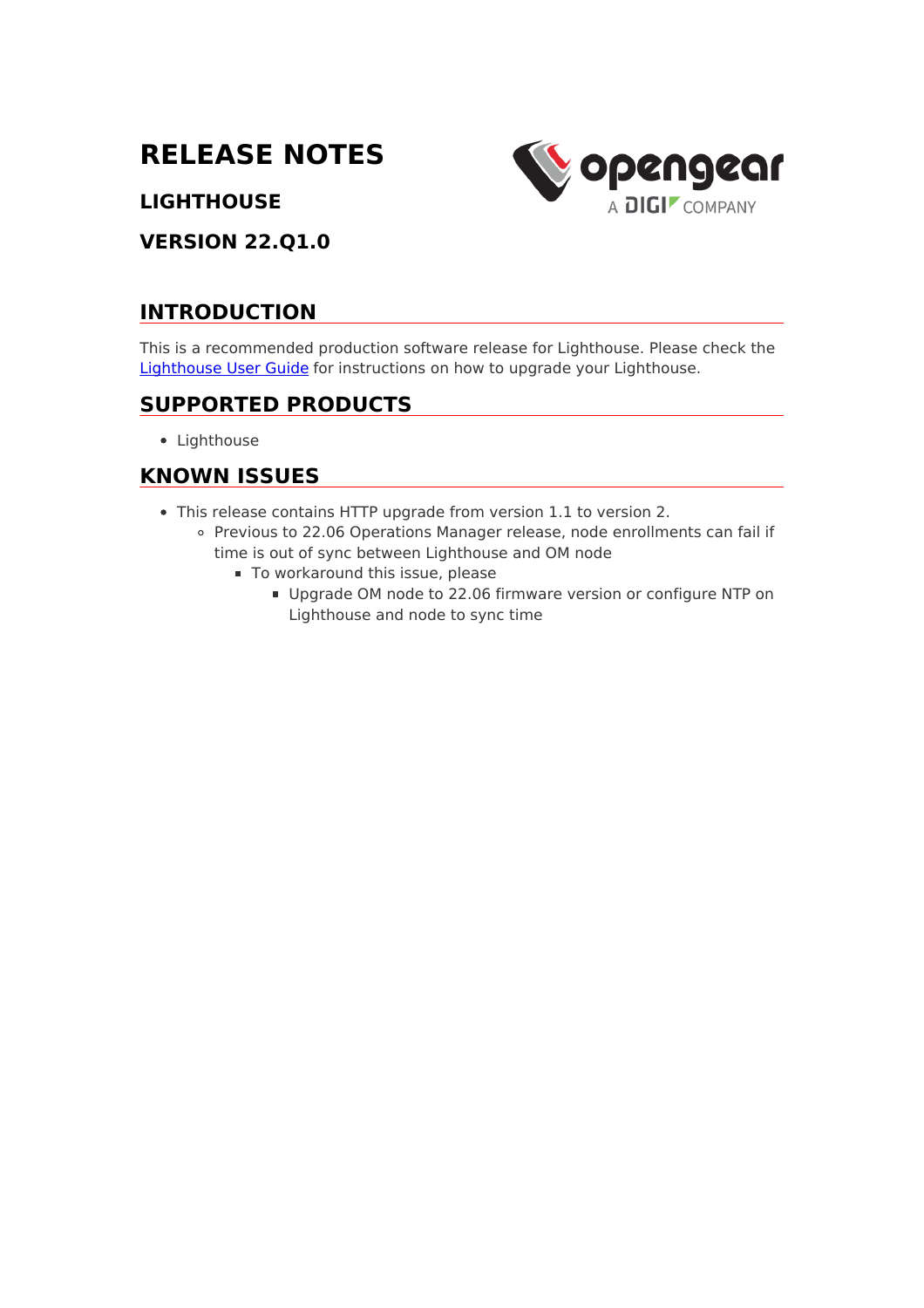# **CHANGE LOG**

**Production release:** A production release contains new features, enhancements, security fixes and defect fixes.

**Patch release:** A patch release contains only security fixes or defect fixes for high priority issues.

# **22.Q1.0 (June, 2022)**

This is a production release.

#### **Features**

- Support for UI driven node firmware upgrades
- Support for CM 8100 nodes

#### **Enhancements**

- Accessibility improvements:
	- Improved keyboard navigation
	- o Styling changes for focus items
- Increased the timeout for secondary Lighthouse upgrades
- Enhanced performance with better task prioritization
- Improved config validation error messages
- Improved network error handling
- Improved node backup error handling
- Expanded managed device filters support from smart groups to all nodes
- User can be enabled or disabled using ogpasswd without needing to change their password

#### **Defect Fixes**

- Resolved issues with events service that could cause it to stop
- Fixed issue where the 'root' user could be removed from the 'admin' group

# **21.Q4.2 (March 2022)**

This is a patch release.

- Fixed issue where NetOps deployments could lose access to node information if the root user was disabled on non-azure deployments
- Fixed issue where NetOps deployments could lose access to node information on the Azure platform due to the root user being disabled
- Fixed an issue which could result in user sessions being incorrectly logged out when the system is processing multiple requests for the same session
- Fixed an issue where a node in the Lighthouse database with an unknown firmware version caused an upgrade to fail and rollback
- Fixed an issue where any users with Unicode characters in their description field could cause users to be locked out of Lighthouse
- Fixed a problem where usernames containing a full-stop/period caused an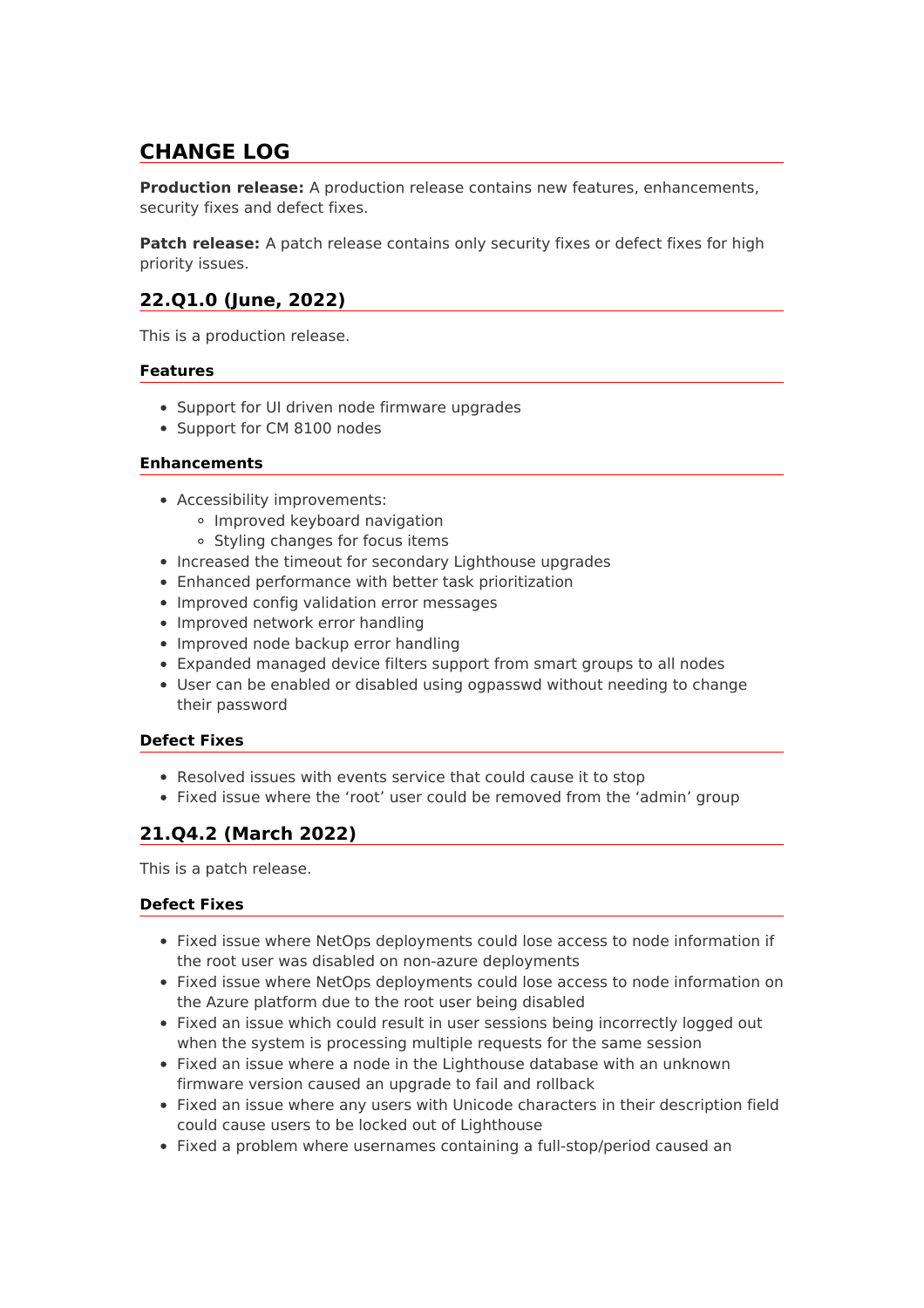upgrade to fail and rollback

- Fixed a problem where a misconfigured node serial port could cause an upgrade to fail and rollback
- Fixed issue with missing serial port mode when config retrieving OM devices, this could cause an upgrade to fail and rollback

# **21.Q4.1 (February 2022)**

This is a patch release.

#### **Enhancements**

- Enhanced Authentication logging for Lighthouse users logged in with SAML
- Improved Support Report information including AWS Targets
- Improved Monitor Nodes page to now apply user group managed device filters
- Improved node cell health status logic for more clear communication
- Adjusted colour scheme for Node Dashboard
- Disabled SSH links for Lighthouse users logged in using SAML

### **Defect Fixes**

- Fixed issue where node upgrade command did not allow multiple nodes to be selected
- Fixed issue where smart groups did not allow more than 18 entries of criteria
- Fixed issue in RADIUS setup stopping save changes after port field selection

# **21.Q4.0 (December, 2021)**

This is a production release.

- WebUI SAML support added for Single Sign-on Identity Providers: Azure AD, Okta, and OneLogin - Review the 21.Q4 manual for setup instructions.
- Connected ports now displayed on Quick Search page with sorting and free text search support.
- Performance improvement for pmshell load times when the Lighthouse has a large number of nodes/ports.
- Improved failover login behaviour when using high latency remote AAA authentication.
- Lighthouse now detects and prevents duplicate enrolment attempts during node enrolment.
- Added additional support for FQDN usernames when using remote AAA authentication.
- Additional help/error messages added for when the user  $\hat{\alpha} \in \mathbb{N}$  s browser is using a stale cache of the Web UI.
- Improved the error messaging for issues with 2FA token challenges.
- Added additional integrity checking to the creation of tags for enrolled nodes from bundles.
- Updated the error checking/reporting around LDAP CA certificates.
- Removed a number of static key ciphers from use by the WebUI and node proxies.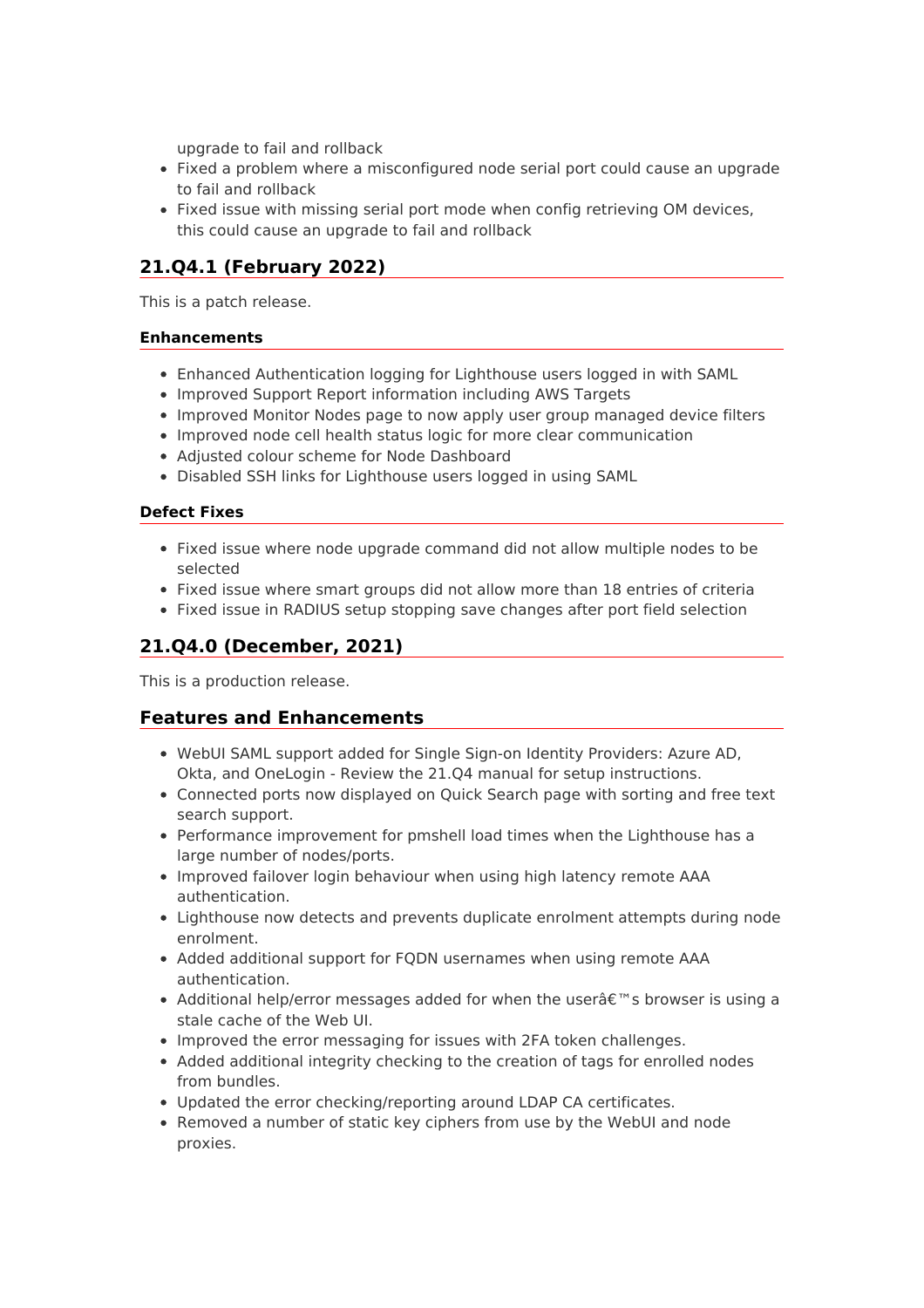- Fixed the missing use of the hostname in the syslog for certain system messages
- Fixed refresh issue when accessing node proxies via saved hyperlinks in the Web UI.

# **21.Q3.0 (September, 2021)**

This is a production release.

### **Features and Enhancements**

- Node-upgrade CLI utility improvements and support for Operation Manager series devices
- Improved display of information and upgrade results
- CLI arguments and options preserved for backwards compatibility
- Additional arguments/options:
	- —firmware-file for selecting a specific firmware image instead of specifying a directory to search through
	- —product for selecting nodes by product family
	- —verbose for displaying log information (but not as much as with –debug)
- Added password verification when performing user changes for local Lighthouse users
	- This is applicable for Lighthouses configured to only use local auth
- Usernames including "." characters can now be used in Lighthouse
- Content Security Policy header has been implemented
- Updated the WebUI display for third party/digi passport nodes to show the node address
- Added support for a configurable remote AAA timeout value via the ogconfig-cli tool
	- Once your AAA auth has been set, use "ogconfig-cli auth.timeout #" to set the timeout in the CLI
- Improvements to Cell Health handling and display of the Failover status for nodes
- Added script to support for bulk-unenrolling of nodes please contact support if you wish to utilize this script
- Added additional system status information to the Lighthouse support report
- Enabled support for the Carrier Grade NAT IP range (RFC 6598, 100.64.0.0/10) for LHVPN tunnels to Nodes

- Fixed an issue in which the default static IPv4 address was left in External Network Address list when the associated network interface is disabled
- Fixed issues with the smart group node-id search that had previously resulted in incorrect results when using the abbreviated id form (i.e. 1 instead of nodes-1) or viewing the results on the Console Gateway page
- Fixed an issue in which the "read write" SNMP community field could not be cleared once set
- Fixed an issue with generic third party nodes which resulted in the port labels being assigned to the incorrect ports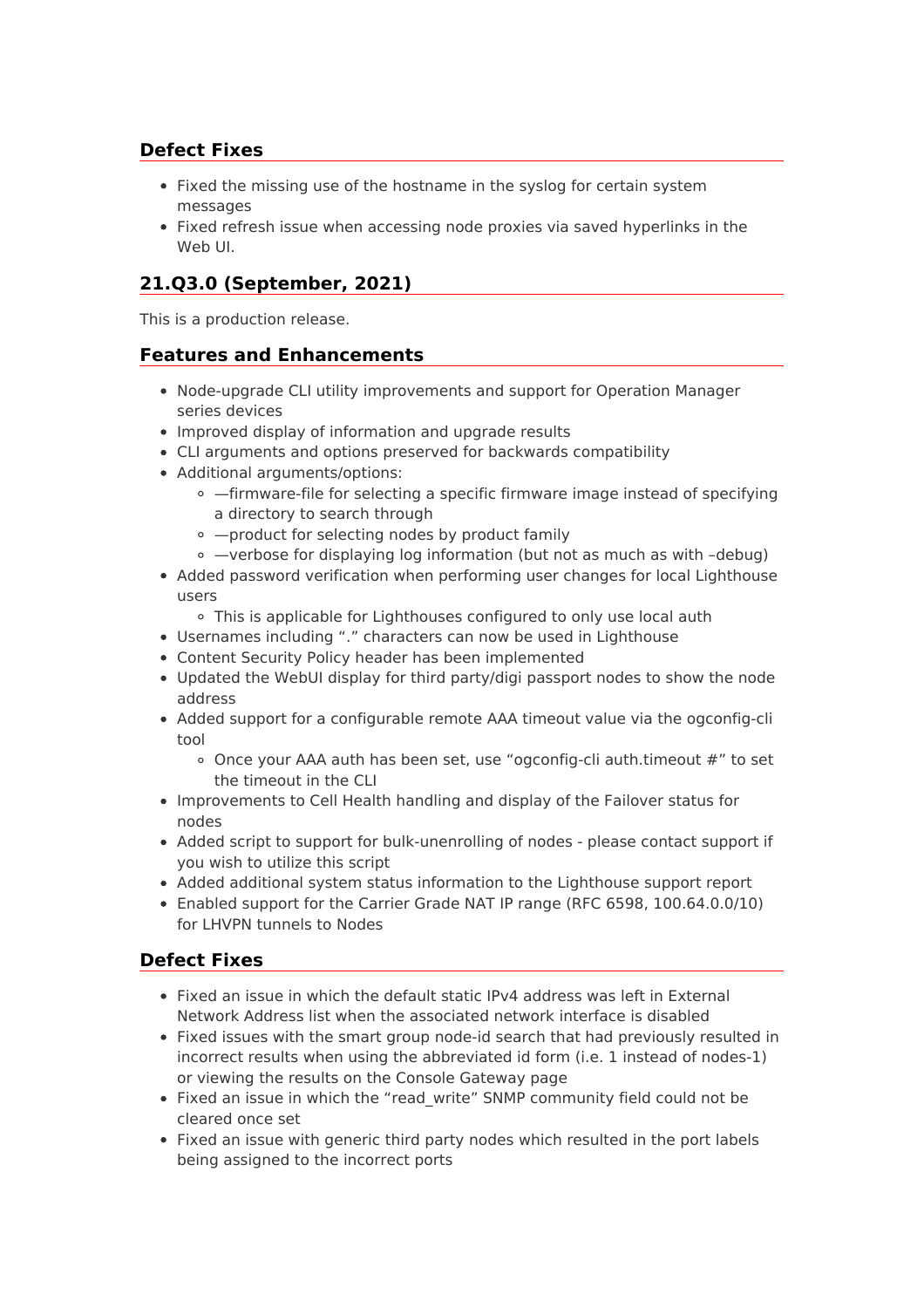# **21.Q2.1 (July, 2021)**

This is a patch release.

### **Defect Fixes**

- Fixed issue where Lighthouse couldn't receive firewall zone data from OM series devices on 21.Q1
- Fixed issue where Lighthouse could use incompatible upgrade files
- Fixed issue where multiple instance enrollment via alternate port still sends traffic to port 443

# **21.Q2.0 (June, 2021)**

This is a production release.

### **Features and Enhancements**

- Upgraded Yocto version to Dunfell
- Deprecated Python 2 in favour of Python 3 on Lighthouse
- Improved monitoring and error notifications for Multiple Instance Lighthouses
- Improved upgrade process and flow for Multiple Instance Lighthouses
- Improved enrollment and unenrollment process of nodes on Lighthouse
- Improved performance of cellular health reporting on Lighthouse
- IMEI, IMSI and ICCID reported for cellular health on UI and through REST API
- Added node ID and port ID to Lighthouse system logs
- Added sorting support through REST API for smartgroups endpoint
- Added sorting support through REST API for jobs endpoint
- Added sorting support through REST API for nodes endpoint
- Improved REST API backward compatibility
- Added MI diagnostics to support report
- Added versions support for Hyper-V powershell install script

- Fixed Lighthouse CVE issues
- Fixed issue with free text search not working for IP Addresses on node pages
- Fixed SSL problems with self-signed certs in web UI on Big Sur chrome
- Fixed issue where in 20.04.0 third party (Avocent) nodes can't connect with pmshell
- Fixed issue with multiple instance Lighthouse enrollments when the replication user already exists
- Fixed cross site scripting vulnerability for script templates
- Fixed issue where rest api log process was logging with incorrect hostname
- Fixed issue with Lighthouse memory usage info in SNMP (slab memory)
- Fixed issue with enrollment bundle template ordering not being saved
- Fixed issue with LDAP configuration changes not getting saved
- Fixed issue with 7008 configuration not getting updated on Lighthouse
- Fixed issue where LDAP does not fall back to local authentication on failure
- Fixed issue where node-related redis keys are not deleted when node is unenrolled
- Fixed issue where Lighthouse console gateway API doesn't always return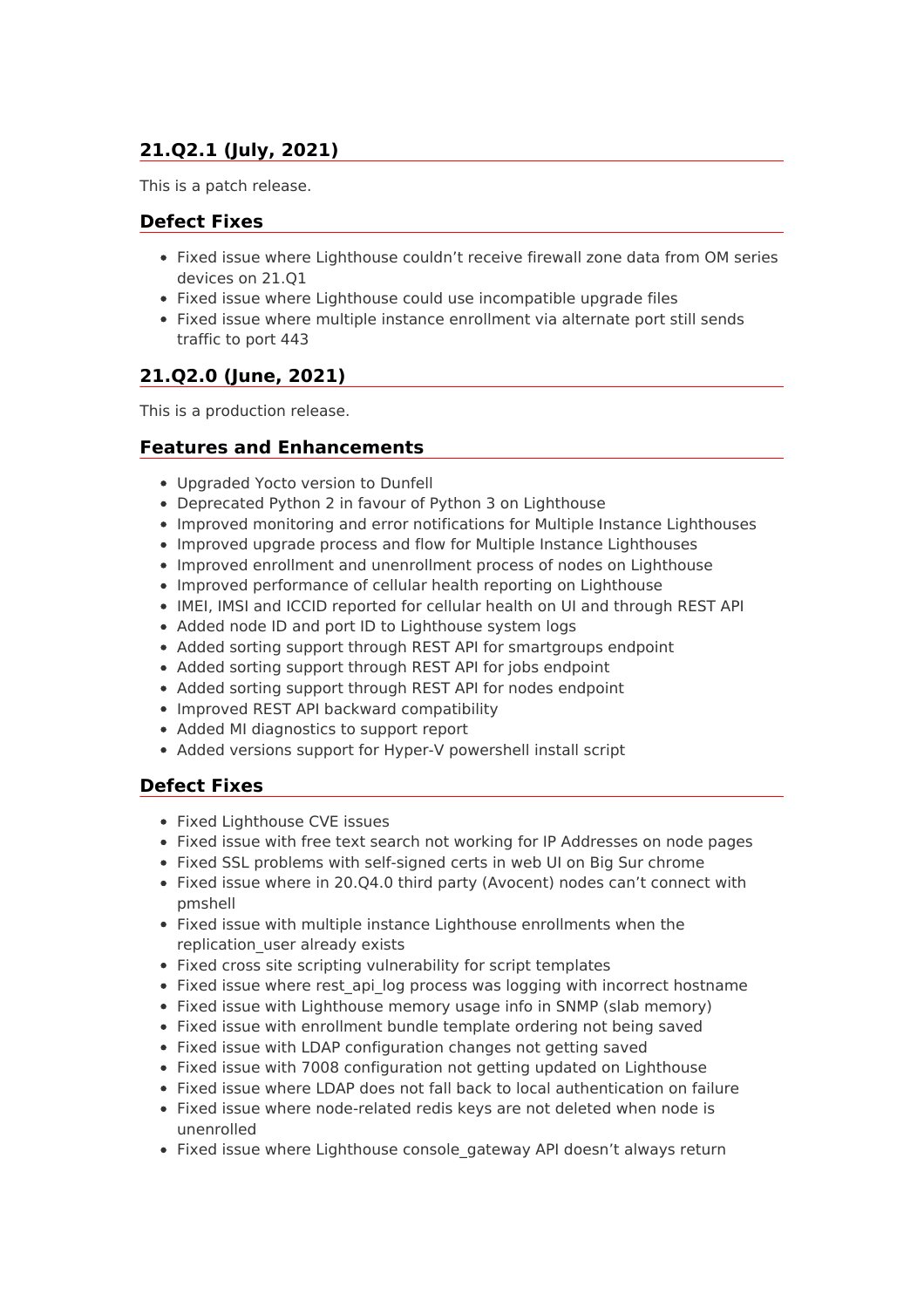address used for SSH links

- Fixed issue with RADIUS sending incorrect Service-Type
- Fixed issue where changing the node VPN on the Primary instance in a MI cluster does not check for vpn conflicts
- Fixed issue where Lighthouse generates invalid engine ID for SNMPv3
- Fixed issue with cell health when communicating with an OM device that has no modem
- Fixed issue where a user cannot deploy Azure Lighthouse without Public IP Address
- Fixed issue where hitting a node proxy URL when not logged in gives a 401 screen
- Fixed issue where Enrollment Token cannot contain special characters
- Fixed issue where port label with '%' breaks web terminal page
- Resolved Enrollment bundle UI issue for adding Netops modules
- Fixed issue where lh-client-connect script is too slow
- Fixed issue where Lighthouse on AWS becomes unresponsive after upgrading and then factory resetting

# **20.Q4.2 (May, 2021)**

This is a patch release.

# **Defect Fixes**

- Added storage of Azure configuration parameters to allow persistence after factory reset
- Fixed issue where Node Backup may be disabled after upgrading to 20.04.0, if it was configured on 20.Q3.0
- Fixed issue where replication on secondaries may be interrupted after promoting a secondary to primary
- Fixed issue where debugging log messages were being logged after enabling remote syslog
- Fixed issues with MI and node enrollment in various firewall configurations (combinations of NAT, external endpoints, alternate ports, etc.)
- Improved log handling of node config retrieval to not log spurious data
- Improved memory footprint by disabling some services if not enabled (eg. Zapier event notification)
- Improved memory usage by cleaning up database entries for old configuration updates
- Improved upgrade process in hosting configurations with non-standard device names (eg. /dev/vda, /dev/xvda)

# **20.Q4.1 (April, 2021)**

This is a patch release.

- Fixed issue where remote syslog may debug log user credentials
- Improved framework logging handling of errors
- Added sanitization of framework logging stack traces
- Improved reliability of rollback process on failed upgrade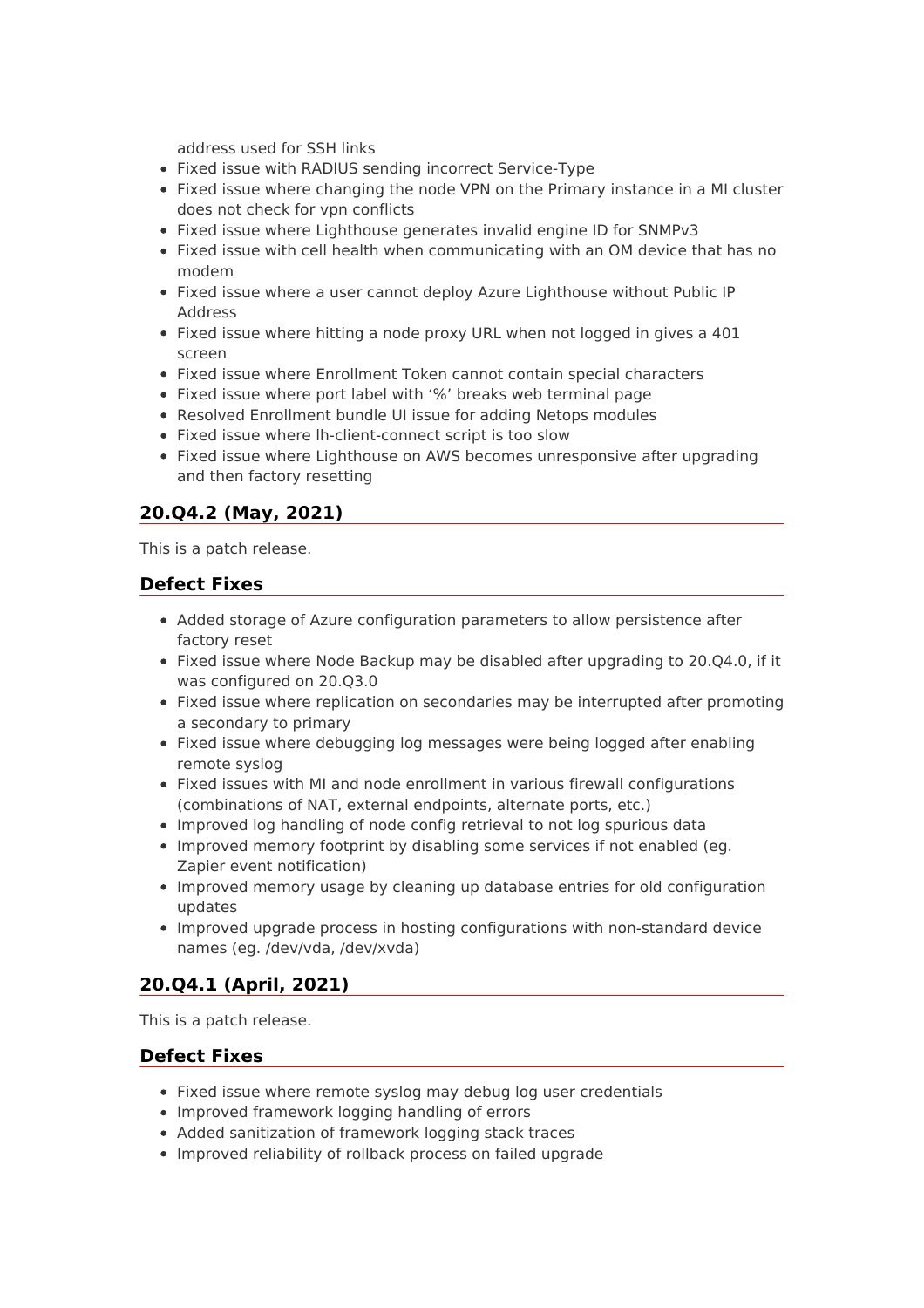- Fixed handling and validation of custom HTTPS certificates
- Fixed issue with REST API endpoints fail when trailing slash specified
- Improved sanitization of REST API logging when non-standard content-type specified

# **20.Q4.0 (January, 2021)**

This is a production release.

**NOTE:** This release includes major changes that can break NetOps functionality on Lighthouse. As such, it is highly recommended to upgrade NetOps modules to the latest version. (If the version of NetOps modules on Lighthouse does not match the required criteria, a banner is displayed on UI prompting the user to update the modules.)

### **Features and Enhancements**

- Added ability to combine multiple smart group search conditions using logical 'OR'
- Updated default TLS version on Lighthouse to 1.2 and made it configurable using ogconfig-cli
- Improved Lighthouse security
- Improved Lighthouse user experience and usability
- Upgraded EmberJS to 3.16 LTS release
- Added static code analysis for security vulnerabilities
- Added granular group roles and permissions
- Upgraded Yocto version to Zeus
- Added capability to store and display console serial port logs
- Removed non inclusive language from Lighthouse code
- Added version checking for config restore
- Added node name to node backup file names
- Added support for ordering node tables by connection status
- Added capability to cleanup logs when disk is filling up
- Added warning banner to be displayed if NetOps modules are not compatible with this release of Lighthouse

### **Defect Fixes**

- Fixed issue where cellular connectivity test does not work with alternate API port
- Fixed issue where node upgrade commands fail with LUA error
- Fixed issue where secondary Lighthouse nodes receive varying IP addresses on boot
- Fixed issue where Lighthouse sets default switch type to private on HyperV
- Fixed issue with multiple license handling on Lighthouse
- Fixed Lighthouse Zapier integration to add tags to events. If users are running Lighthouse Zapier app privately, please update with the latest packages
- Fixed issue where Azure Lighthouse could not be deployed without assigning public IP address

# **20.Q3.0 (August, 2020)**

This is a production release.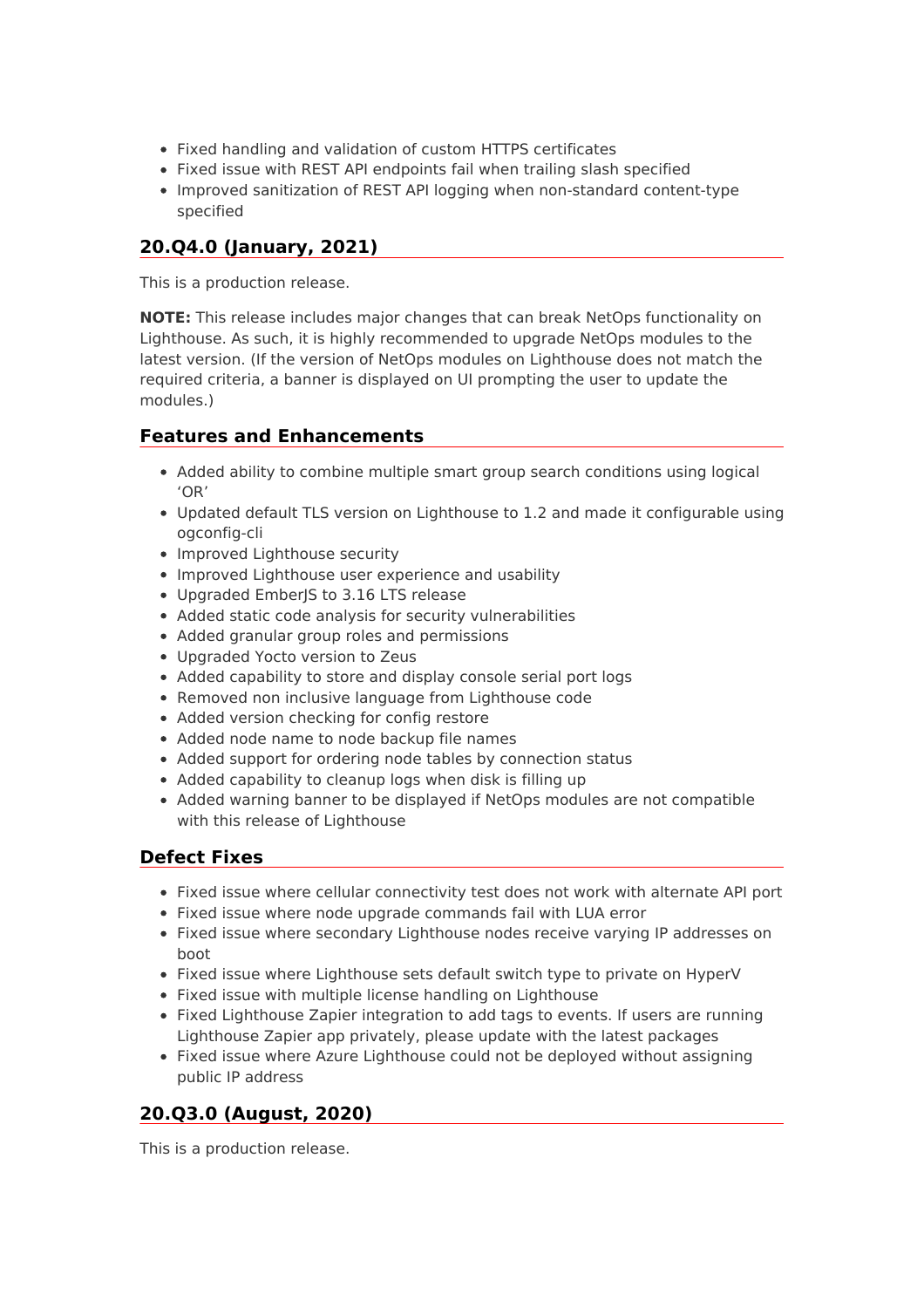**NOTE:** To support the improvements required for disk management, this version of Lighthouse requires a new 20.Q3 virtual machine to be deployed and a configuration backup and restore from at least 20.Q2.0 onto the new virtual machine. From this release onwards, the supported upgrade path will be from the last major release (or patch release of that major release) only. This will generally be from the previous quarter.

### **Features and Enhancements**

- Add improved UI for viewing consolidated Node and Port information
- Add support for system notifications, with Zapier as the initial integration. More information can be found in this FAQ article; https://opengear.zendesk.com/hc/en-us/articles/360048367371
- Add support for more effective and extendable disk management in Lighthouse, utilising LVM
- Add UI for viewing results of system tasks, currently supported are registrations, enrollments, and configuration retrieval
- Add support for enrolling Digi Passport devices
- Improved REST API performance and stability

# **20.Q2.1 (July, 2020)**

This is a patch release.

# **Defect Fixes**

- Fixed Web Terminal problems (sometimes not loading properly or restarting)
- Fixed issue with spurious SNMP server restarts on secondary Lighthouses
- Fixed issue with SNMP not reporting node information accurately after restarting some system services
- Fixed issue with some Cell Health SNMP traps being sent, regardless of status change
- Fixed issue with log file partitions filling up due to excessively large log files
- Fixed issue with slow Web UI responsiveness if the private VPN range is changed from the default
- Fixed issue with incorrect response codes to console servers during enrollment with many parallel enrollments
- Fixed issue with many parallel enrollments becoming bottlenecked and timing out
- Fixed issue with config retrieval job failures on nodes with poor connectivity

# **20.Q2.0 (May, 2020)**

This is a production release.

- Add support for implementing password policies for users
- Add logging capability for CLI and REST API
- Improved UI look and feel
- Improved performance for node registration and enrollment process
- Improved REST API performance and stability
- Improved formatting for remote syslog messages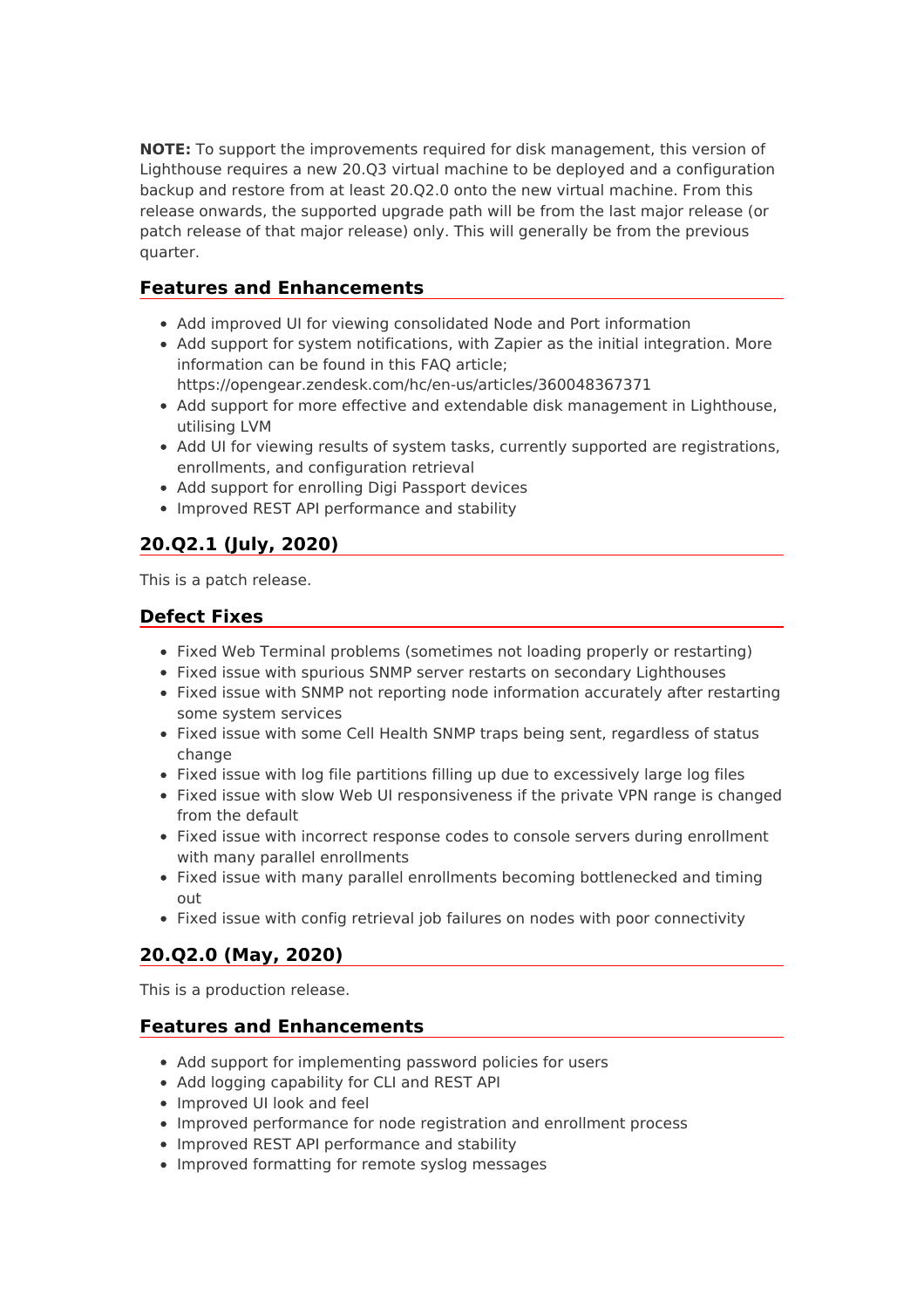- Improved reporting of cellular health for nodes
- Improved reporting of issues during node communication for enrollment and config retrieval

- Fixed session creation when system is under high load
- Fixed some memory leak issues when system is under high load
- Fixed enrollment for some ACS Classic configurations

# **20.Q1.0 (February, 2020)**

This is a production release.

**NOTE:** The minimum required RAM for Lighthouse is now 8GB from this release.

### **Features and Enhancements**

- Add support for IPv6
- Add support for different remote authentication methods (eg. RadiusLocal, RadiusDownLocal, LocalRadius, etc.)
- Improved security limit web server information exposure, and add cross-site scripting protection
- Improved UI look and feel (including Ember 3.12 upgrade)
- Improved REST API performance and scalability
- Updated base operating system distribution (new versions of many opensource packages, security fixes, etc.)

#### **Defect Fixes**

- Fixed two-factor authentication with SSH
- Fixed issue booting on ESXi (older hardware without DRNG random number entropy support)
- Fixed support for node cell health status and IP address display
- Fixed serial console gateway using delimiters and SSH pubkey together
- Fixed issue where promoted secondary Lighthouse instances can't enroll future secondary Lighthouses
- Fixed permissions issue when administrators try to delete syslog server configuration from Lighthouse
- Fixed various UI bugs (display, input field validation, etc.)
- Fixed issue with web terminal session remaining when UI logs out
- Fixed intermittent config server sync error when using many secondary lighthouses (causing failed web logins)
- Fixed issue with node backups not being visible between different version installs

# **19.Q3.3 (October, 2019)**

This is a patch release.

### **Defect Fixes**

• Fixed Netops Web UI support on upgrade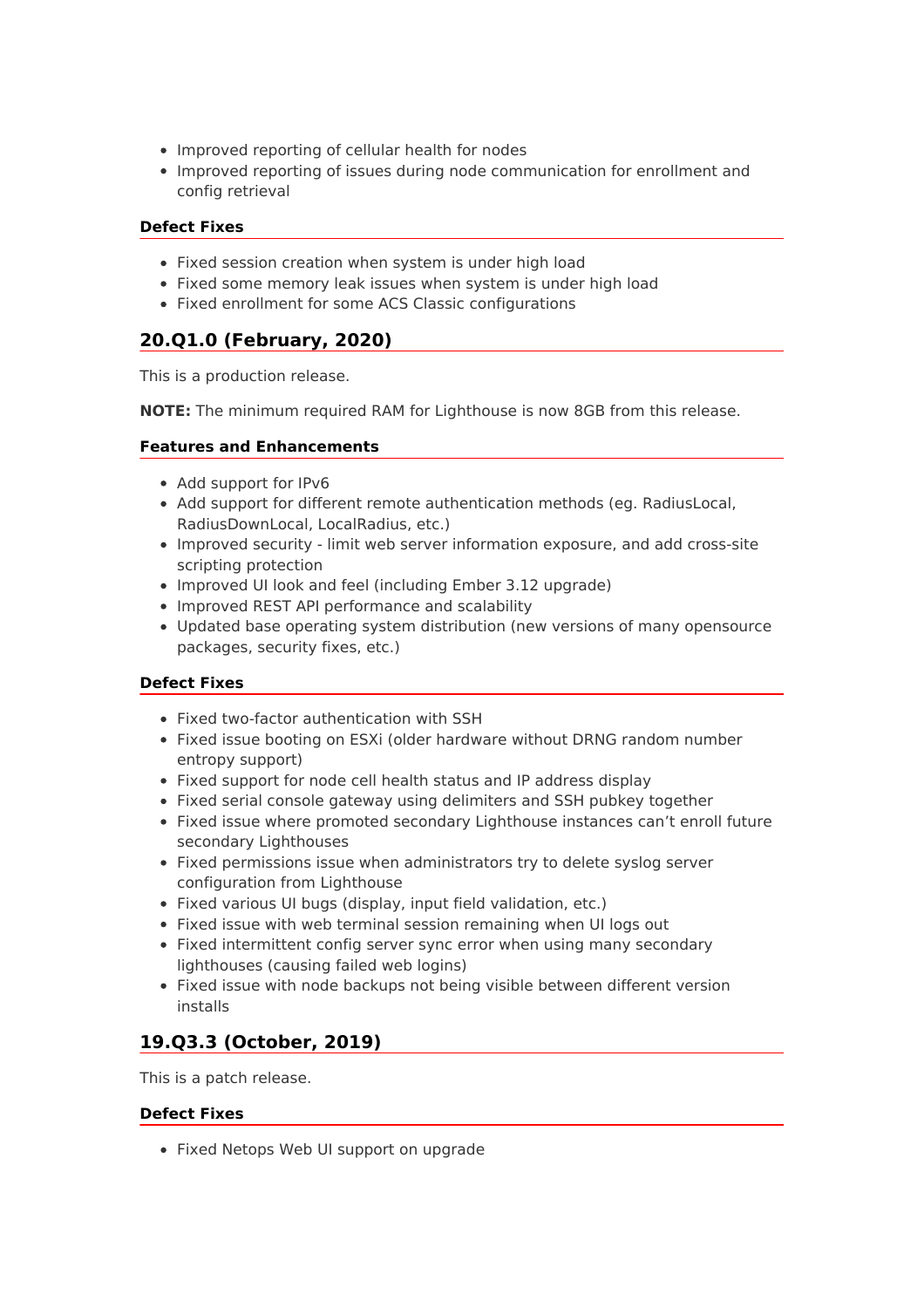- Improved Multi-Instance processes to allow for slower networks/systems
- Improved configuration validation routines

### **19.Q3.2 (September, 2019)**

This is a patch release.

### **Defect Fixes**

• Fixed handling of large queues of system configuration updates

# **19.Q3.1 (September, 2019)**

This is a patch release.

### **Defect Fixes**

- Fixed issue with web terminal sessions persisting over reboots
- Fixed problems preventing secondary Lighthouse enrollment over alternative HTTPS ports
- Fixed problems with 3rd party nodes getting removed during secondary lighthouse promotion
- Fixed issue where many rapid node config updates could fill the disk
- Fixed issue where a high number of database updates used more disk than necessary
- Fixed issue with secondary Lighthouses in AWS not upgrading cleanly

# **19.Q3.0 (July, 2019)**

This is a production release.

### **Features and Enhancements**

- Add support for multiple secondary Lighthouse instances
- Added numerous improvements to multi instance upgrades
- Added numerous improvements to multi instance node enrolments
- Add support for deploying Lighthouse on AWS
- Add support for backing up and restoring Lighthouse configuration
- Add support for backing up managed node configuration (requires Console Server v4.6+)
- Add support for remote authentication using LDAPS
- Add node-id in the node list display in Lighthouse UI
- Add support for SSH links to nodes via node-id
- Add support for displaying third party nodes in node-info on CLI
- Improved Licence expiry banner display
- Improved node status dashboard widget links to more useful filtered list of nodes
- Improved SNMP traps sent for node connection/disconnection

- Fixed an issue where Lighthouse was reporting negative time in "Last Changed" field
- Fixed an issue with memory management of ogconfig-srv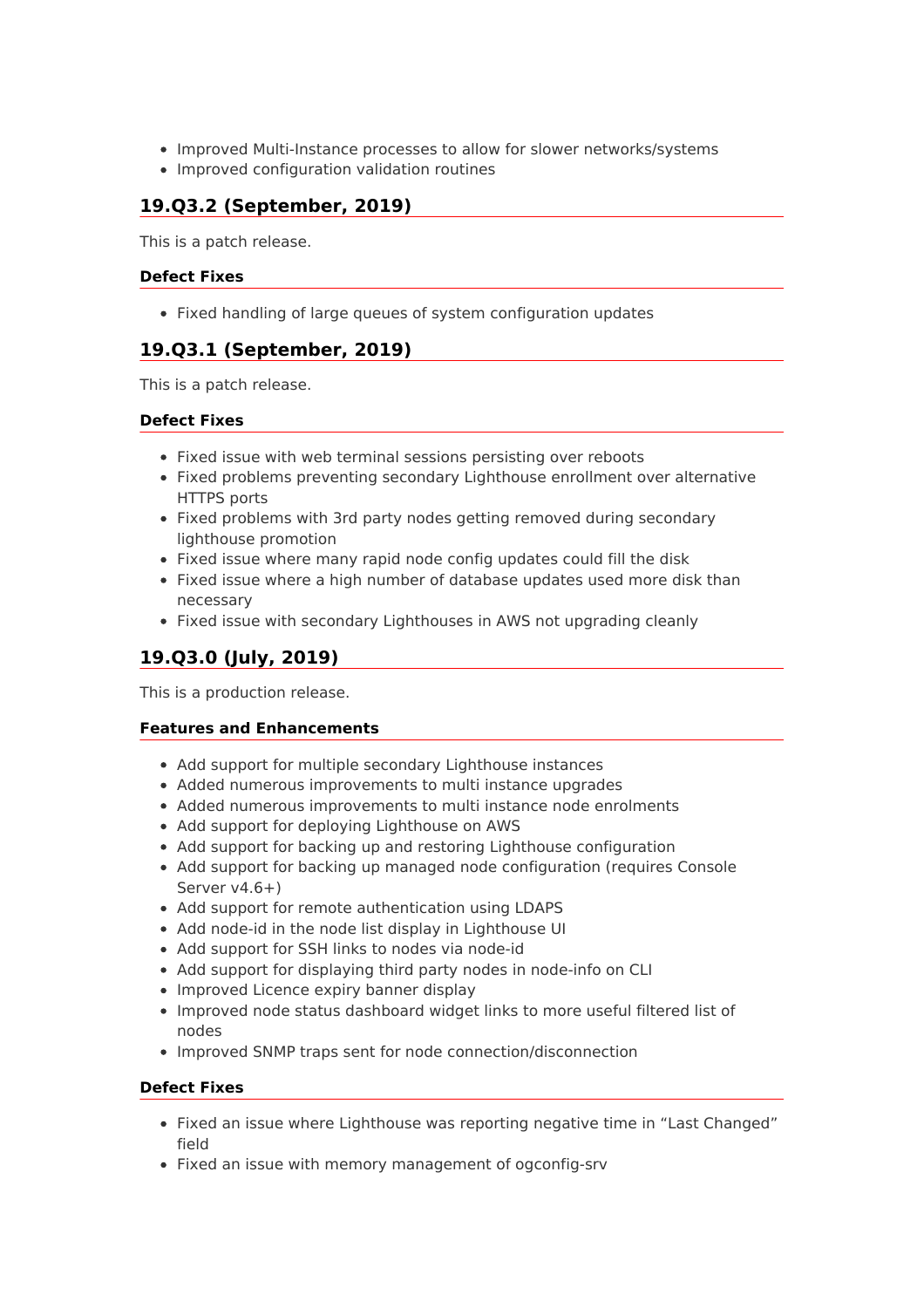- Improved processes around node connection while adding dependant secondary Lighthouse instances
- Fixed Lighthouse not listening correctly on alternative enrollment port

# **19.Q2.2 (June, 2019)**

This is a patch release.

### **Defect Fixes**

- Fix issue with many ( $>$  ~500) 3rd party console servers where some would not start up correctly
- Fix potential upgrade issue from versions pre-5.3.0 under certain circumstances

# **19.Q2.1 (June, 2019)**

This is a patch release.

### **Defect Fixes**

- Fix issue with multiple overlapping config retrieval operations occasionally crashing
- Improve speed of configuration for large numbers of 3rd party nodes

# **19.Q2.0 (May, 2019)**

This is a production release.

#### **Features and Enhancements**

- Add support for Azure deployment
- Add ability to upgrade multi-instance Lighthouse deployments using a provided script
- Add license expiry warnings. Expired licenses will put Lighthouse into a read only operational mode
- Licenses are now uploaded as a file
- Lighthouse now supports retrieval and reporting on cellular health status for enrolled nodes
- Updated base operating system, new versions of many opensource packages
- Fixed potential vulnerability in web terminal
- Add ability to filter nodes by connection status
- Add script to set static IP (for support assistance)

### **Defect Fixes**

- Scalability improvements for third party enrollment
- Fix issues where sudoing as root may not grant the expected permissions
- Fix issue where it was not possible to search by internal VPN address
- Fix issue where secondary lighthouses could lose their network configuration upon enrollment

# **5.3.0 (February, 2019)**

This is a production release.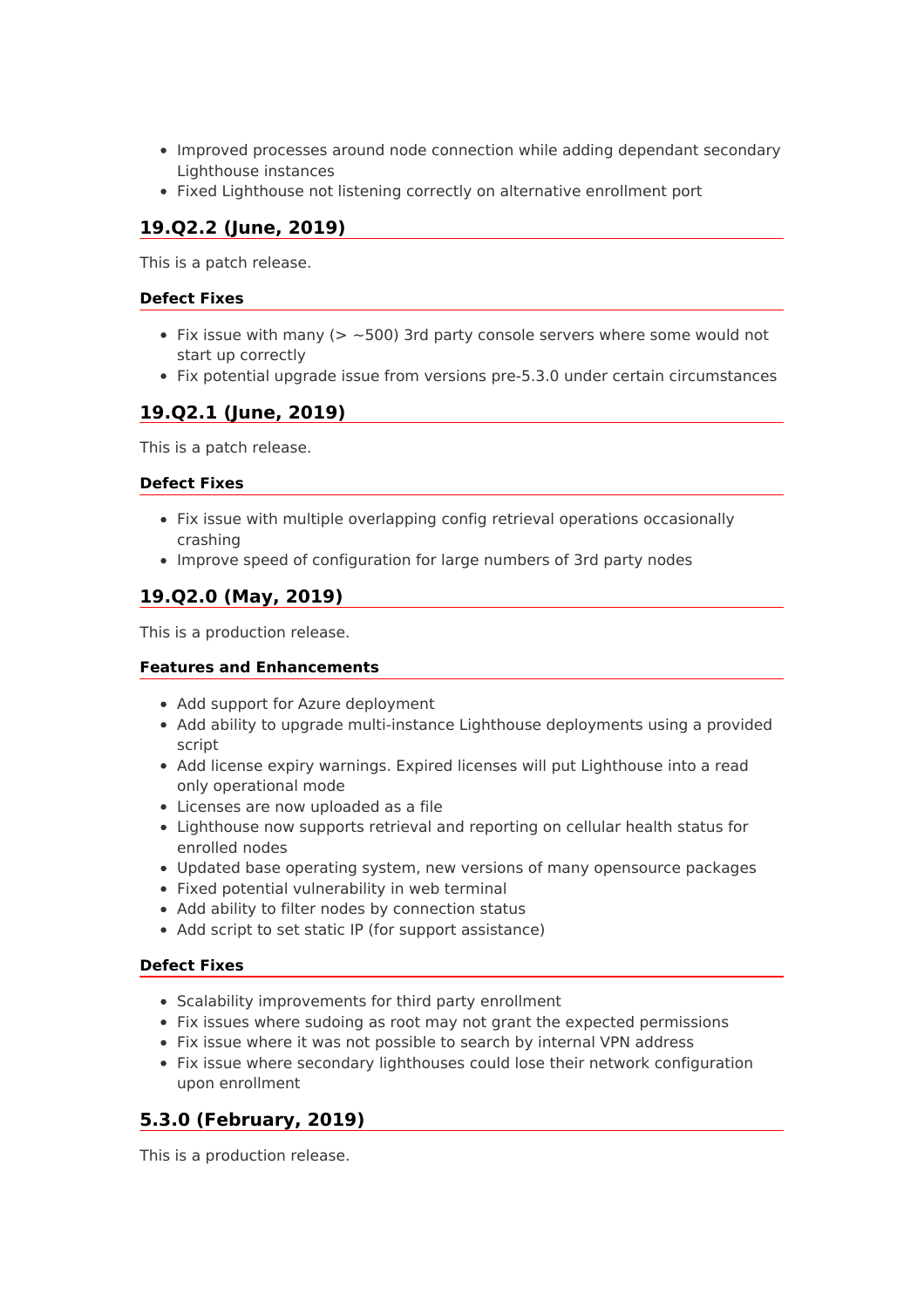#### **Features and Enhancements**

- Add support for adding a secondary Lighthouse for the purpose of redundancy and failover
- Add support for changing the IP range to use for the internal Lighthouse VPN
- Add support for applying authentication templates to OM22xx devices
- Add support for applying user and group templates to OM22xx devices
- Third party node authentication settings can now be modified using the REST API
- Improved network validation
- Updated base operating system, new versions of many opensource packages

#### **Defect Fixes**

- Fix display error in ogconfig-cli where references displayed the wrong target path
- Fix authorization error for users with short usernames

### **5.2.2u1 (December, 2018)**

This is a patch release.

#### **Defect Fixes**

- Improved performance for script template push to OpenGear console server
- Improved reliability of authentication

### **5.2.2 (September, 2018)**

This is a production release.

#### **Features and Enhancements**

- Upgrade OpenSSH to 7.7p1
- Add OM22xx Operations Manager enrollment support and basic management
- Add support for running NetOps Automation Modules
- Add Secure Provisioning module for NetOps Automation
- Add expect to the Lighthouse CLI for custom scripting
- Add MOTD banner post-login that displays IP address information
- New deployments include a secondary drive for NetOps Modules. Upgrades of existing deployments will need to manually add this disk.
- Update the Web UI to use Ember 2.16
- Add support for running Docker containers on Lighthouse

- Improve handling of node's cellular addresses (requires console servers to be version 4.4 or above)
- Fix an rare incorrect authentication failure in the REST API
- Fix incorrect error when on script template PUT REST API endpoint
- Fix spurious log messages when connecting via SSH as an Admin user
- Fix incorrect error when invalid address entered into Authentication template UI
- Fix /system REST API endpoints being visible by Node Admin users
- Fix incorrect error when invalid arguments passed to node-copy cli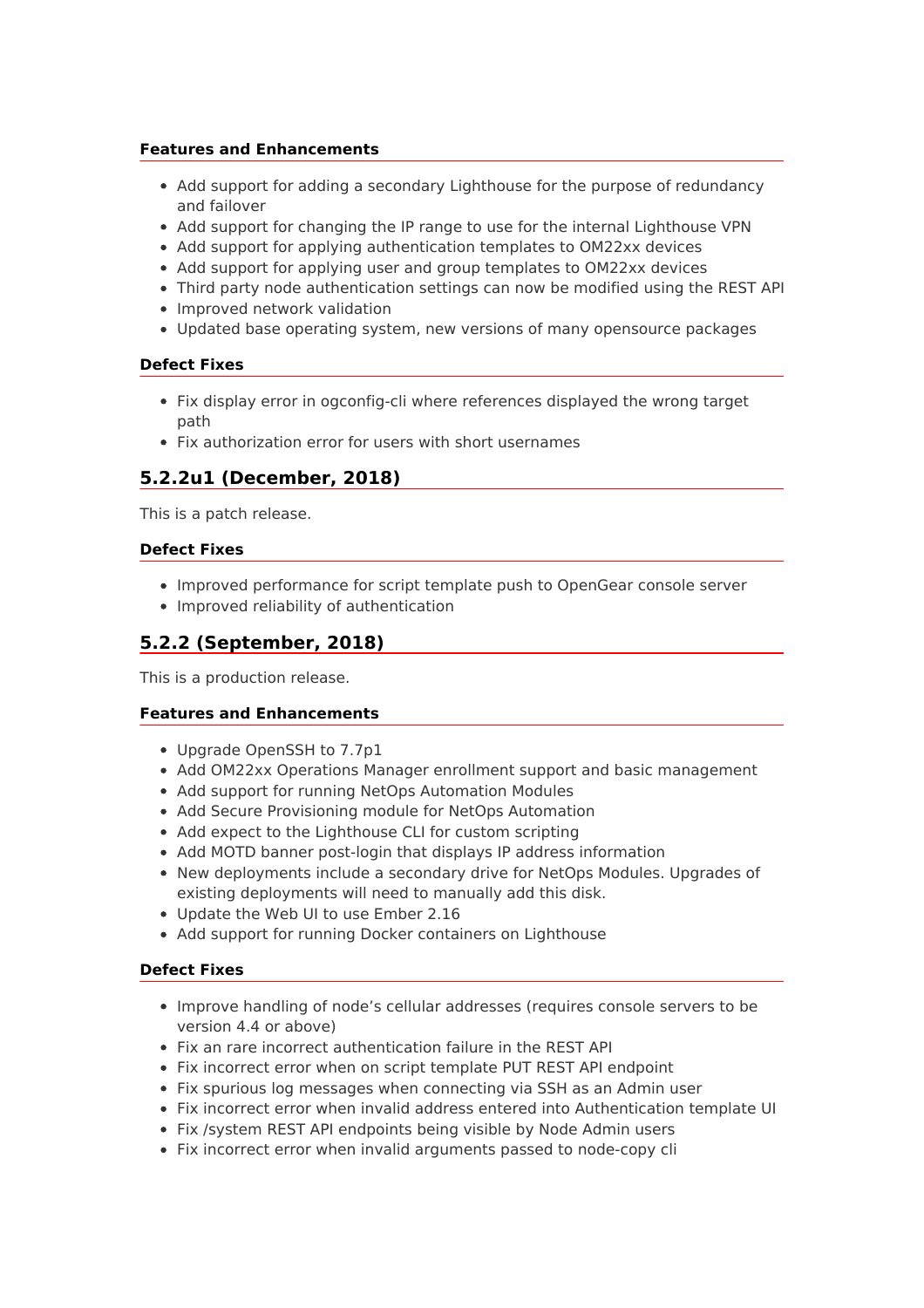- Fix syslogd not restarting if the process exits
- Fix references in ogconfig-cli displaying with off-by-one indices

#### **Security Fixes**

- CVE-2017-17080
- CVE-2017-16830
- CVE-2017-16831
- CVE-2017-16832
- CVE-2017-17123
- CVE-2017-16828
- CVE-2017-17125
- CVE-2017-17122
- CVE-2017-17124
- CVE-2017-17121
- CVE-2017-16829
- CVE-2017-16827
- CVE-2017-16826
- CVE-2018-5390
- CVE-2018-5391
- CVE-2018-6323

# **5.2.1u1 (July, 2018)**

This is a patch release.

#### **Defect Fixes**

- Fixed snmpwalk not listing all nodes.
- Fixed upgrade to 5.2.1 failing when LDAP auth is configured.

# **5.2.1 (June, 2018)**

This is a production release.

- The following endpoint namespaces have been modified in v3 of the REST API, so v1, v1.1, and v2 have been deprecated and will no longer be updated. As the endpoint's functionality has changed, there may be changes required to user programs utilising the REST API. Refer to the REST API documentation for v3 for example request/response bodies. Deprecated endpoints since 5.2.0u1:
- /v2/auth
- /v2/templates In general, prefer the latest version of the REST API (v3) in your own programs as this ensures the latest functionality is available.
- Add SNMP MIBs for Lighthouse 5.
- Add support for SNMP TRAP/INFORM messages on node connection status changes.
- Improve password handling in ogconfig server.
- Add support for Google Compute Engine deployment.
- Extend functionality for User and Group templates.
- Allow node users to have rights limited to specific ports on nodes.
- Add support for Console Gateway SSH links to use specified external address.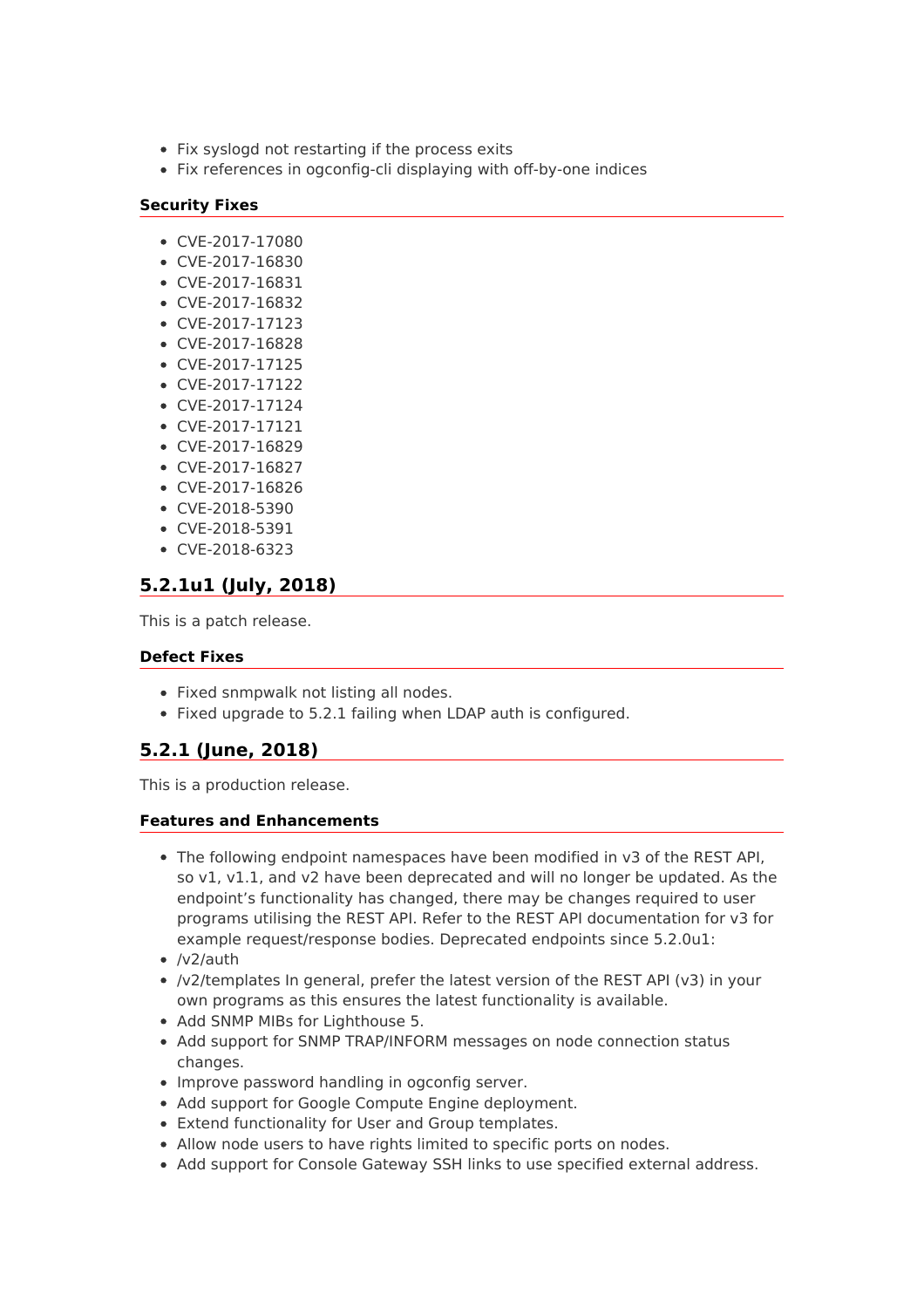- Add support for exporting syslog to remote server.
- Add support for LDAP ignore referrals.
- Default LHVPN timeout reduced to 60 seconds, and added config option to allow custom value.
- Changed sidebar ordering for sub-elements.
- Add support for configuring number of nodes/ports per page.
- Web UI pop-ups can now be closed by hitting escape and submitted by pressing enter.

- Fixed warning bar not showing when licence limit is exceeded.
- Fixed third party nodes causing a config sync error.
- Fixed UI allowing duplicate external endpoints.
- Fixed deleted template appearing on UI.
- Fixed DOM error on Remote Authentication page.
- Fixed success message not showing on bundles page.
- Fixed race condition with script templates.
- Fixed error when disabling enrolment only REST API port.
- Fixed Cisco 2900 failing if MOTD set.
- Fixed error on REST API Port endpoint.
- Fixed memory leaks in REST API.
- Fixed pmshell crashing if columns set to 1.
- Fixed third party node config sync error.
- Fixed rare segfault when deleting users.
- Fixed core daemons from having multiple instances.
- Made delete icon in web-ui consistent.
- Fixed error when editing Authentication templates.

### **5.2.0u1 (April, 2018)**

This is a patch release.

#### **Defect Fixes**

• Fix issue with session IDs

# **5.2.0 (March, 2018)**

This is a production release.

- The following endpoint namespaces have been modified in v2 of the REST API, so v1, and v1.1 have been deprecated and will no longer be updated. As the endpoint's functionality has changed, there may be changes required to user programs utilising the REST API. Refer to the REST API documentation for v1.1 for example request/response bodies. Deprecated endpoints since 5.1.1u1:
- $\bullet$  /v1.1/auth
- /v1.1/search
- /v1.1/nodes/smartgroups
- $\bullet$  /v1.1/ports
- /v1.1/support\_report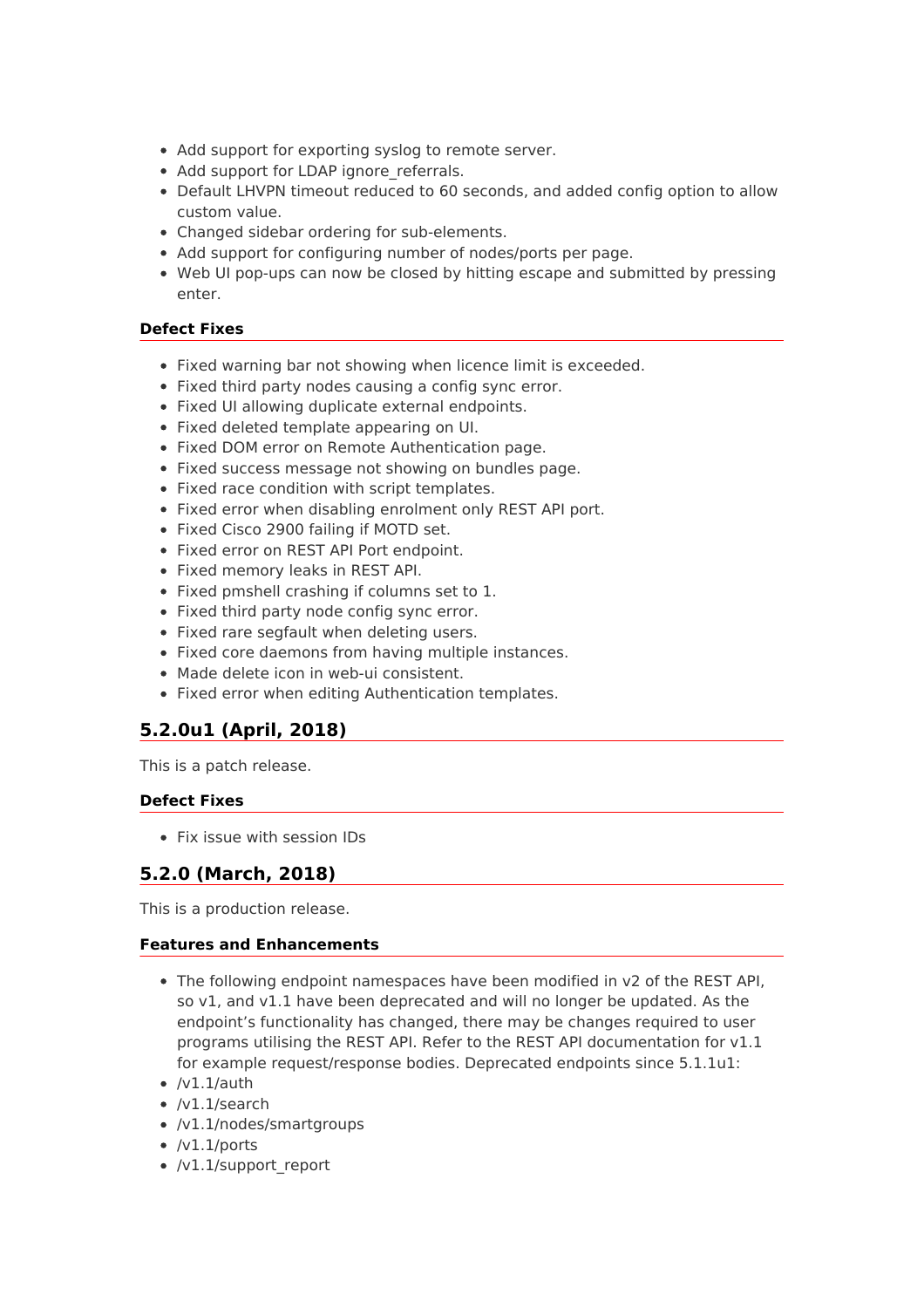- /v1.1/services/console\_gateway In general, prefer the latest version of the REST API (v2) in your own programs as this ensures the latest functionality is available.
- Large performance improvements across the board, allowing for larger numbers of nodes to be used on a single Lighthouse instance
- Updated base operating system, new versions of many opensource packages
- Add support for Hyper-V deployment
- Add support for configuring an enrollment-only HTTPS REST API endpoint
- Add managed device filters to UI and REST API
- Add search support in ogconfig-cli
- Make Console Gateway SSH links use the configured External Network Address
- Add a syslog entry when a new local user is created
- Add support for mounting additional filesystems for bulk file storage
- Add link to download the user manual
- License body is now hidden from UI
- Add human readable format for uptime in support report
- Add SNMP service and reporting
- Add log rotation to /var/log/wtmp

- Manually installed SSH keys are no longer breaking shell access
- Fix multiple issues caused by nodes with duplicate names
- Disable TCP timestamps
- Use SHA512 instead SHA1 in certificate generation
- Deleting a CSR now removes it from the SQL database
- Fix a failure with Avocent 3rd-party enrollments when using non-default serial port settings
- Fix issues with AAA logins and add more error reporting
- Fix crash in ogadduser when referencing a non-existent group
- Fix Administration/System button not responding in IE11
- Fix uncommon error message in syslog when unenrolling 3rd party nodes
- Fix upgrade issues that could occur from 5.1 to 5.1.1u1
- Fix lhadmin users not being able to run node-command
- Fix last successful config push losing status
- Fix lack of copy/paste in the Web Terminal

### **5.1.1u1 (December, 2017)**

This is a patch release.

#### **Defect Fixes**

• Fix for a critical issue that prevented nodes being enrolled or coming back online after a system reboot in some circumstances.

# **5.1.1 (December, 2017)**

This is a patch release.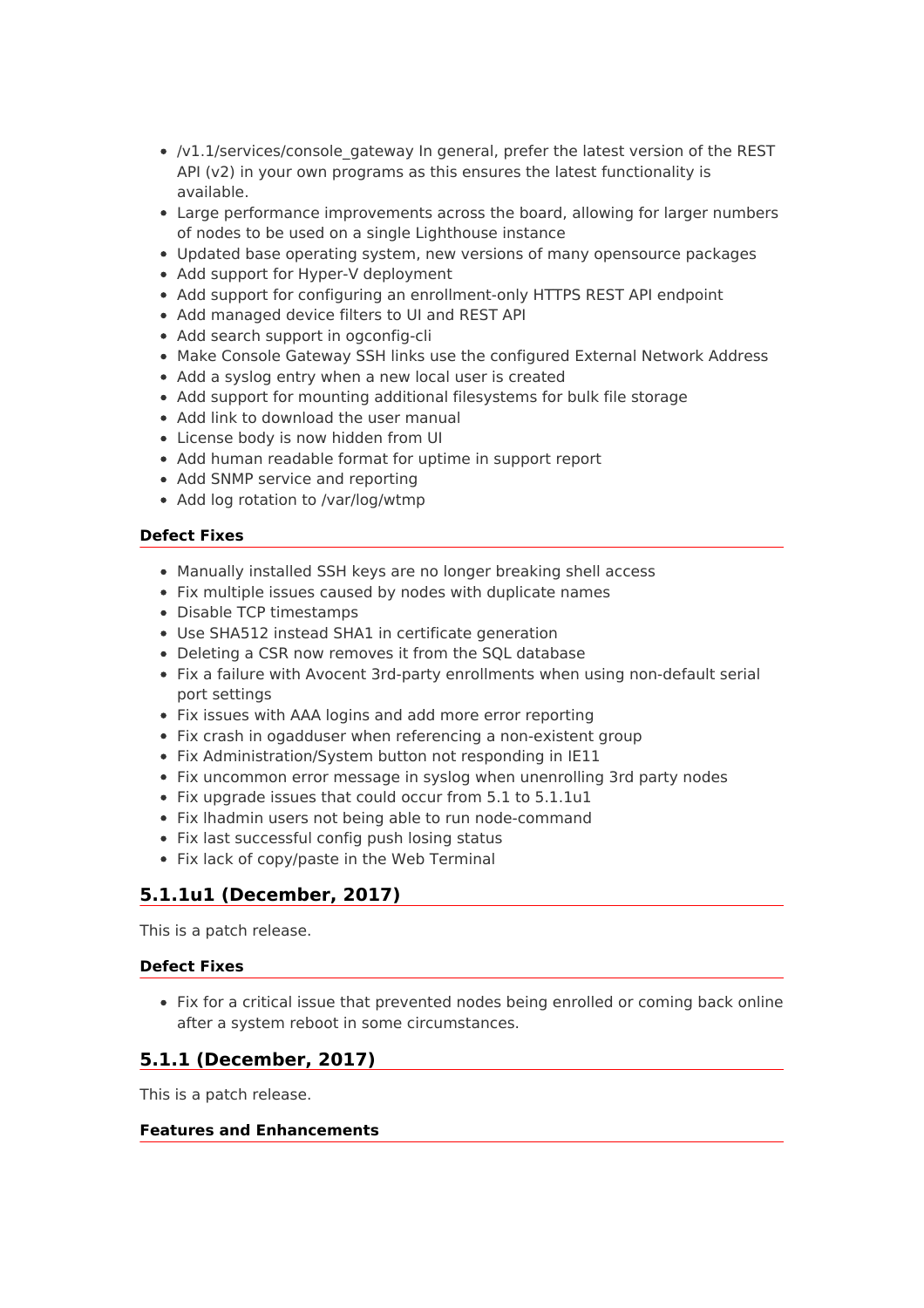- The following endpoint namespaces have been modified in v1.1 of the REST API, so v1 has been deprecated and will no longer be updated. As the endpoint's functionality has changed, there may be changes required to user programs utilising the REST API. Refer to the REST API documentation for v1.1 for example request/response bodies.
- Deprecated endpoints:
- /v1/nodes
- /v1/system
- /v1/auth
- /v1/bundles
- $\bullet$  /v1/users
- /v1/groups
- $\bullet$  /v1/templates In general, prefer the latest version of the REST API (v1.1) in your own programs as this ensures the latest functionality is available.
- (Breaking change) AAA groups are now case-sensitive when mapping to local group authorization. This will only effect AAA groups that use capital letters.
- Change node names to be automatically synchronized to console server's hostname (needs CS firmware 4.1.1)
- Add support for pushing templated bash scripts to nodes (needs CS firmware 4.1.1)
- Add support for configuring a CLI session expiry
- Add Smart Group support to node-command and associated tools
- Improve performance of our REST API
- Improve usability of our Console Port Access page
- Add more examples to our REST API documentation
- Add ability for AAA-users to be defined locally without password
- Allow local user group names to contain more special characters
- Add netgrp user group that will contain all AAA users, allows for default permissions for AAA users
- Default netgrp permissions to Lighthouse Admin
- Add support for templates to be associated with bundles for automatic configuration application on enrollment
- Add information about current user to top bar in UI
- Add vmxnet3 driver for better VMWare virtualization support
- Add reporting about configuration template push status to node details
- Change default Lighthouse VPN MTU to be 1400
- Add ability to change the MTU for the Lighthouse VPN
- Add REST API endpoint to expose current firmware and API versions
- Add better node status reporting in the UI
- Update our HTTPS ciphers and protocols to comply with Mozilla Server Side TLS Recommended guidelines
- Add command line support for scheduling cron jobs

- Fix assorted authorization issues
- Fix issues caused when date is set to the past
- Fix failing configuration synchronizations causing enrollment to fail
- Fix inconsistencies in node terminology in the UI
- Fix crashes in ogconfig-cli
- Fix excess incorrect failure messages in syslog during successful enrollment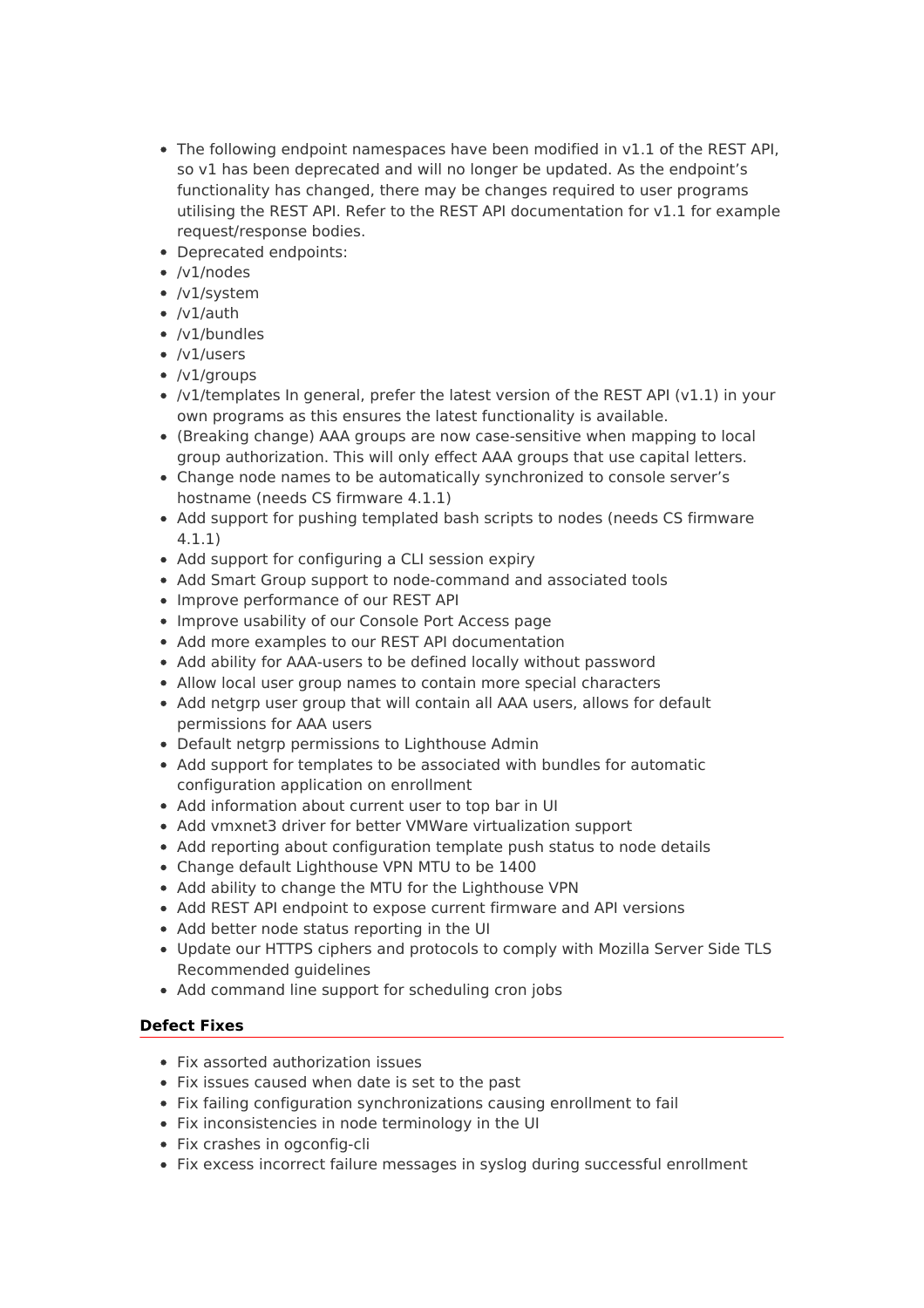- Fix syslog error messages during unenrollment of 3rd party console servers
- Fix rare issue where the preflight check would list no nodes
- Fix browser window title incorrectly persisting after leaving console gateway page
- Fix ability to disable the root user
- Fix incorrect pmshell error message when no nodes selected
- Fix system details popover incorrectly sticking on screen
- Fix TACACS authentication hang when duplicate remote groups were discovered
- Fix ability for console servers with in hostnames to be enrolled
- Fix TTY parsing for Cisco 2900 3rd party console servers
- Fix incorrect usage information for node-upgrade
- Fix issue where long-lived LH5 instances would stop responding to REST API requests
- Fix TACACS Login authentication
- Fix Web Terminal copy and paste issues
- Fix rare configuration retrieval failing on node descriptions
- Fix configuration template pushes that raise errors never being marked as complete
- Fix remote AAA Lighthouse Admin users being unable to delete templates
- Fix Web UI Proxy when LH5 is being an external DNAT rule
- Fix user UID conflicts after switching from remote to local authentication schemes
- Fix memory leaks in configuration backend
- Fix memory leaks in our REST API
- Fix the disable multiple button not working on the Users page
- Fix left side bar inconsistencies
- Fix missing error messages when trying to add 3rd party nodes with more than 400 serial ports
- Fix enrollment breaking when secure HTTPS ciphers are configured on the console server
- Fix enrollment failures if remote node has portshare password set
- Remove autorefresh on Preflight and Template push pages

# **5.1.0 (August, 2017):**

This is a production release.

- (Breaking change) The Lighthouse OpenVPN connection now runs on UDP. This means Lighthouse 5.1.0 is only compatible with Opengear Console Servers version 4.1.0+.
- Add functionality for pushing configuration templates to groups of Opengear devices. Currently supported are Group and AAA templates.
- Add node-upgrade command line utility.
- Add system upgrade to the web UI. Users are able to upload a new system image or provide a URL where the file is hosted.
- Add license restrictions to the Lighthouse. Without a license, the Lighthouse is in evaluation mode with a limit of 5 enrolled nodes. Users can purchase licenses that increase that limit and give access to enrol third party devices.
- Add automated migration for configuration when upgrading to new Lighthouse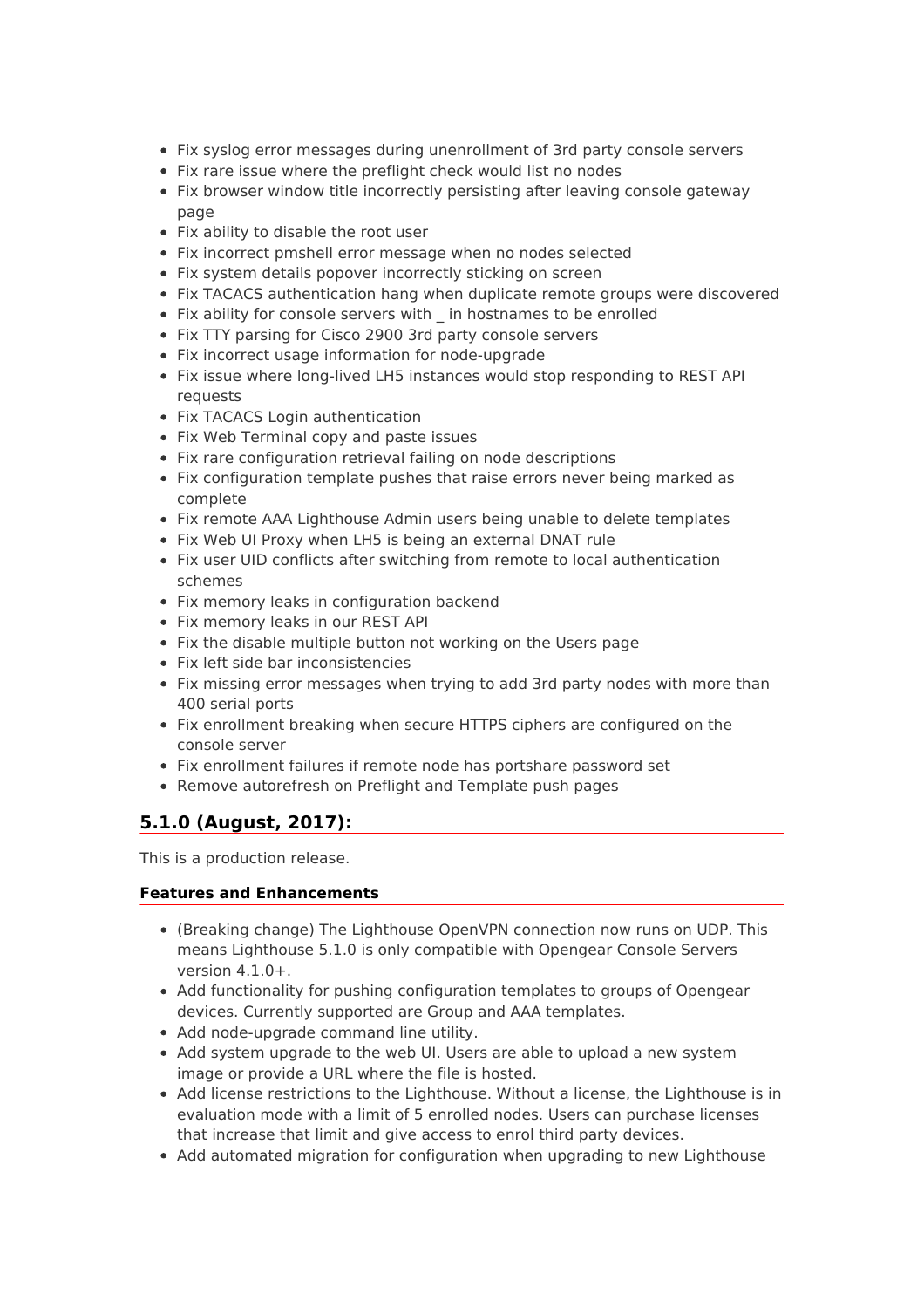versions.

- Add support for specifying multiple endpoints to access a Lighthouse device (from an Opengear Console Server) and custom ports on the Lighthouse that will listen for incoming requests.
- Add device support for non-Opengear devices (known as third party devices) with native configuration support for: - Avocent ACS 6000 & 8000 - Avocent Classic – Cisco ISR2921
- Add Console Gateway page with responsive searches over devices' serial ports
- Improved pmshell command line utility.
- Improved the config cli for manipulating Lighthouse configuration (ogconfig-cli).
- Improved the speed and stability of the configuration server and REST API.
- Improved the Web UI for usability.
- Improved configuration validation and feedback to client.
- Improved RAML documentation for the REST API.

### **Defect Fixes**

- Users are redirected correctly after logging in.
- Fixed some stty issues around remote CLI sessions.
- Improved feedback when user attempts to access commands without suitable permissions.
- Free text search with multiple terms
- SSH custom delimeter parsing
- Disabling an interface could cause other interfaces to go down
- Group names can now contain a dash
- Console Gateway conventions are now adhered to for specifying username and port labels
- Improved shutdown & restart times
- Fixed enrollment of Console Servers with ports in Serial Bridging and Terminal Server mode
- Hostname and system time will now change in syslog when the system is updated
- A user's home directory will now be deleted when the user is deleted
- REST requests proxied via the Lighthouse to the Console Server will now be forwarded correctly by the Lighthouse
- Fixed an enrolment failing to complete if a node was approved too early in the registration stage. A node can now be approved at any point without breaking the enrollment.

# **5.0.0 (April, 2017):**

This is a production release.

**NOTE:** This is a ground up rewrite of Lighthouse.

- Add modern HTML5 Web UI
- Add streamlined user and groups mechanisms
- Add secure OpenVPN connections to remote nodes
- Add REST API for external integration and control of LH5
- Add HTML5 local web terminal